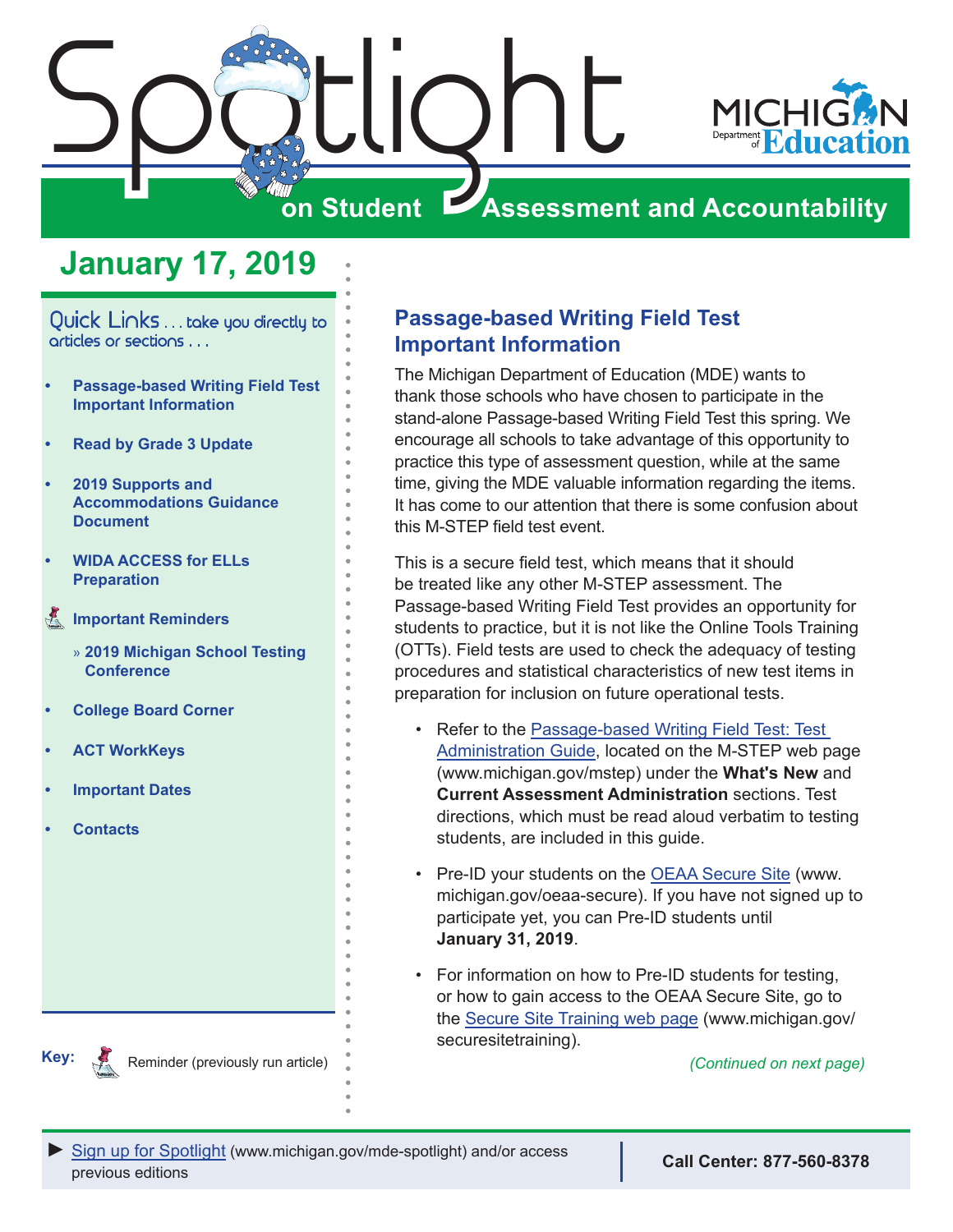<span id="page-1-0"></span>• Test sessions must be set up in eDIRECT. For information on how to set up test sessions and print test tickets, go to [eDIRECT](https://mi.drcedirect.com) (https:// mi.drcedirect.com) and select **All Applications** → **General Information**. There you will find documents for tutorials, the eDIRECT user guide, and other important information.

All materials that contain test questions or student responses are considered secure materials and must be handled in a way that maintains their security before, during, and after testing.

#### **Test Administrators:**

- cannot help or direct student responses in any way. If a student asks for help on the test, the assessment administrator should direct the student to do their best work.
- cannot share, take photos, or copy the test items in any way. These test items are secure items and should not be observed by assessment administrators except incidentally during the administration of the field test.
- cannot discuss or talk about the items in class with teachers, students, or other school personnel.

### **Read by Grade 3 Update**

The Michigan Department of Education (MDE) has been working diligently over the past several months to develop a solution to answer the question of "Which score will be used to initially flag students for further intervention as part of the Read by Grade 3 legislation?" Here is some information on the status of what we've done and where we'll go with this effort.

The MDE has met with elementary educators, administrators, and policy makers twice in the last several months to have conversations about what would work well to determine which students might need to be flagged based on this legislation.

These conversations led us to decide that while the MDE will use the M-STEP English language arts assessment for this effort, we will use a unique score from that assessment as "the cut" to flag students. The MDE will not use overall proficiency on the ELA portion of M-STEP as that cut score.

Using a unique score will allow us to create a better measure that will more precisely identify students to allow this legislation to be applied more effectively.

A final plan is being developed and will need approval by MDE leadership

This spring, the MDE will be able to provide additional information around the cut score and what impact that may have on the number of students flagged. This will allow schools to begin to plan accordingly for the Spring 2020 assessment cycle.

## **2019 Supports and Accommodations Guidance Document**

The [2019 Supports and Accommodations Guidance](https://www.michigan.gov/documents/mde/Michigan_Accommodations_Manual.final_480016_7.pdf)  [Document](https://www.michigan.gov/documents/mde/Michigan_Accommodations_Manual.final_480016_7.pdf) is now available under the **Supports and Accommodations** section of each assessment web page. The improved document now includes all previously available documentation such as:

- Supports & Accommodations Table
- Mathematics and ELA Read-Aloud Guidelines
- Spanish Read-Aloud Guidelines

#### *(Continued on next page)*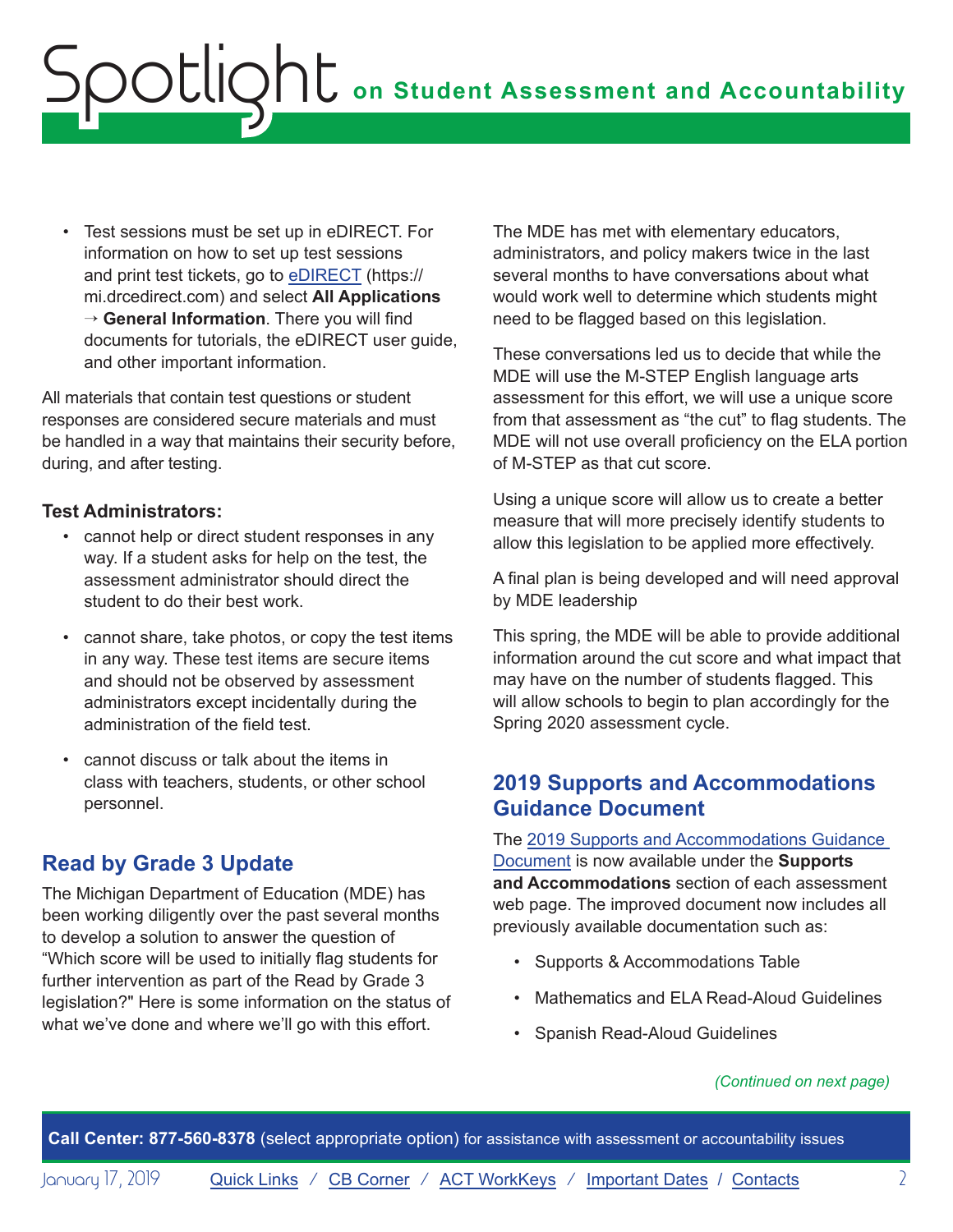- <span id="page-2-0"></span>• Arabic Read-Aloud Guidelines
- Recommended Qualifications and Guidelines for **Translators**
- Scribing Protocol
- Text-to-Speech and Read-Aloud Decision-Making Guidance
- Braille Assessment Plan
- Testing Policy for Recently Arrived, First-Year English Learners

Allowable Universal Tools, Designated Supports, and Accommodations for the M-STEP, MI-Access, and WIDA assessments have not changed for the 2019 administrations.

#### **SAT and PSAT 50% Extended Time Guidance for English Learners (ELs)**

The [Supports and Accommodations Guidance](https://www.michigan.gov/documents/mde/Michigan_Accommodations_Manual.final_480016_7.pdf)  [Document](https://www.michigan.gov/documents/mde/Michigan_Accommodations_Manual.final_480016_7.pdf) now includes information pertaining to making decisions about which English Learners may benefit by using the newly available 50% extended time accommodation on the PSAT and SAT assessments. Keep in mind when determining which students this may benefit most that students are required to use the entirety of the additional time in the testing room, and cannot leave upon completion of their test. Use of this support for ELs will result in valid and college-reportable scores.

### **Spanish ACT WorkKeys**

The [Supports and Accommodations Guidance](https://www.michigan.gov/documents/mde/Michigan_Accommodations_Manual.final_480016_7.pdf)  [Document](https://www.michigan.gov/documents/mde/Michigan_Accommodations_Manual.final_480016_7.pdf) now includes guiding questions to help educators determine which students may benefit from a full translation of the ACT WorkKeys assessment in Spanish. Students using this support are also eligible to receive a Spanish National Career Readiness Certificate (NCRC) instead of the NCRC obtained by taking the non-Spanish version of the assessment.

## **WIDA ACCESS for ELLs Preparation**

Educators preparing to administer the WIDA ACCESS for ELLs or the WIDA Alternate ACCESS for ELLs assessment should prepare for administering the assessment by reviewing the following documents:

- [WIDA List of Important Dates](https://www.michigan.gov/documents/mde/WIDA_List_of_Important_Dates_634791_7.pdf)
- [Michigan-Specific Test Administration Manual](https://www.michigan.gov/documents/mde/WIDA_Michigan_Specific_TAM_635431_7.pdf)
- [Michigan-Specific Directions](https://wida.wisc.edu/sites/default/files/state-specific-directions/MI-State-Specific-Directions.pdf)
- [Michigan ACCESS for ELLs Online Checklist](https://wida.wisc.edu/sites/default/files/checklists/MI-online-checklist.pdf)
- [Michigan ACCESS for ELLs Paper Checklist](https://wida.wisc.edu/sites/default/files/checklists/MI-paper-checklist.pdf) (if administering the paper/pencil assessment)

The documents can be found on the [WIDA web](www.michigan.gov/wida)  [page](www.michigan.gov/wida) (www.michigan.gov/wida) under the **Current Assessment Administration** section. Educators should also log into their WIDA AMS accounts to review test sessions and assign accommodations. If you do not yet have a WIDA AMS account, contact DRC at 877-560-8378, Option 3.

Prior to administering the WIDA ACCESS for ELLs or WIDA Alternate ACCESS for ELLs assessment, educators should be sure to have completed and/ or updated the required training through their WIDA Secure Portal account. Refer to the Online and Paper Checklists for training requirements.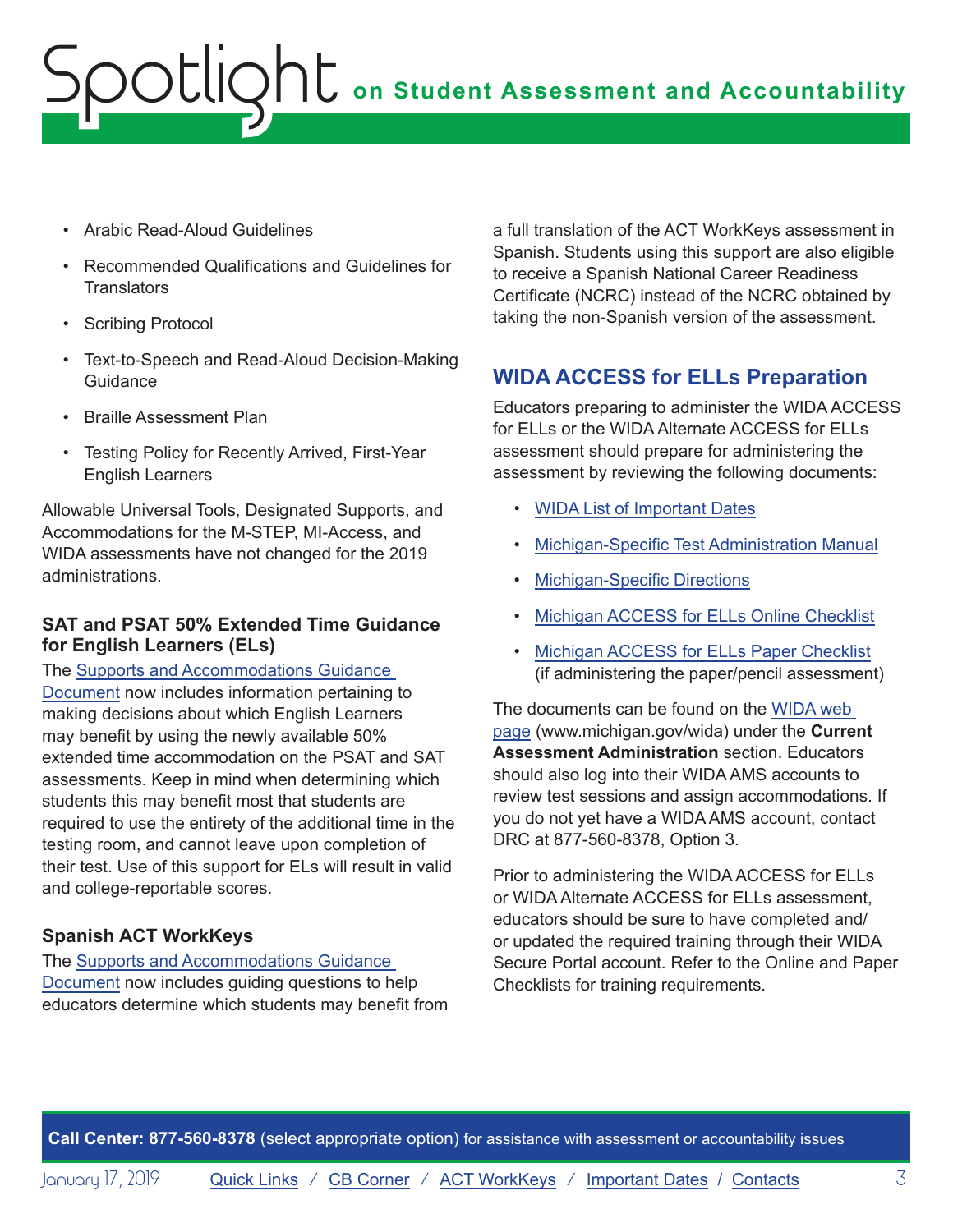## <span id="page-3-0"></span>**E. Important Reminders**

#### **2019 Michigan School Testing Conference**

The 2019 Michigan School Testing Conference (MSTC) will be held **February 12-14, 2019** at the Sheraton Ann Arbor Hotel in Ann Arbor, MI. The mission of MSTC is to provide educators with professional learning opportunities about assessment, as well as information on national, state, and local assessment programs and trends. The conference is unique in its match to the needs of Michigan educators, featuring examples of outstanding practices from local educators, as well as state- and nationallyrenowned experts in the field.

Conference workshops are offered on Tuesday, **February 12, 2019** from **8:30 – 11:45 AM** and **12:45 – 4:00 PM**, with registration beginning at 7:30 AM. A continental breakfast and light lunch will be offered to all conference workshop attendees.

The regular conference takes place on **Wednesday, February 13, 2019** and continues through **Thursday, February 14, 2019**. Keynote presenters include Nell Duke (University of Michigan), Andy Middlestead (MDE), Guadalupe Valdes (Stanford), and Dean Elizabeth Moje (University of Michigan). Registration includes continental breakfast and lunch on both days.

For conference program information and registration, go to the [MSTC online registration site](http://gomasa.org/events/mstc2019/1549958400/1550160900/) (http://gomasa. org/events/mstc2019/1549958400/1550160900/).

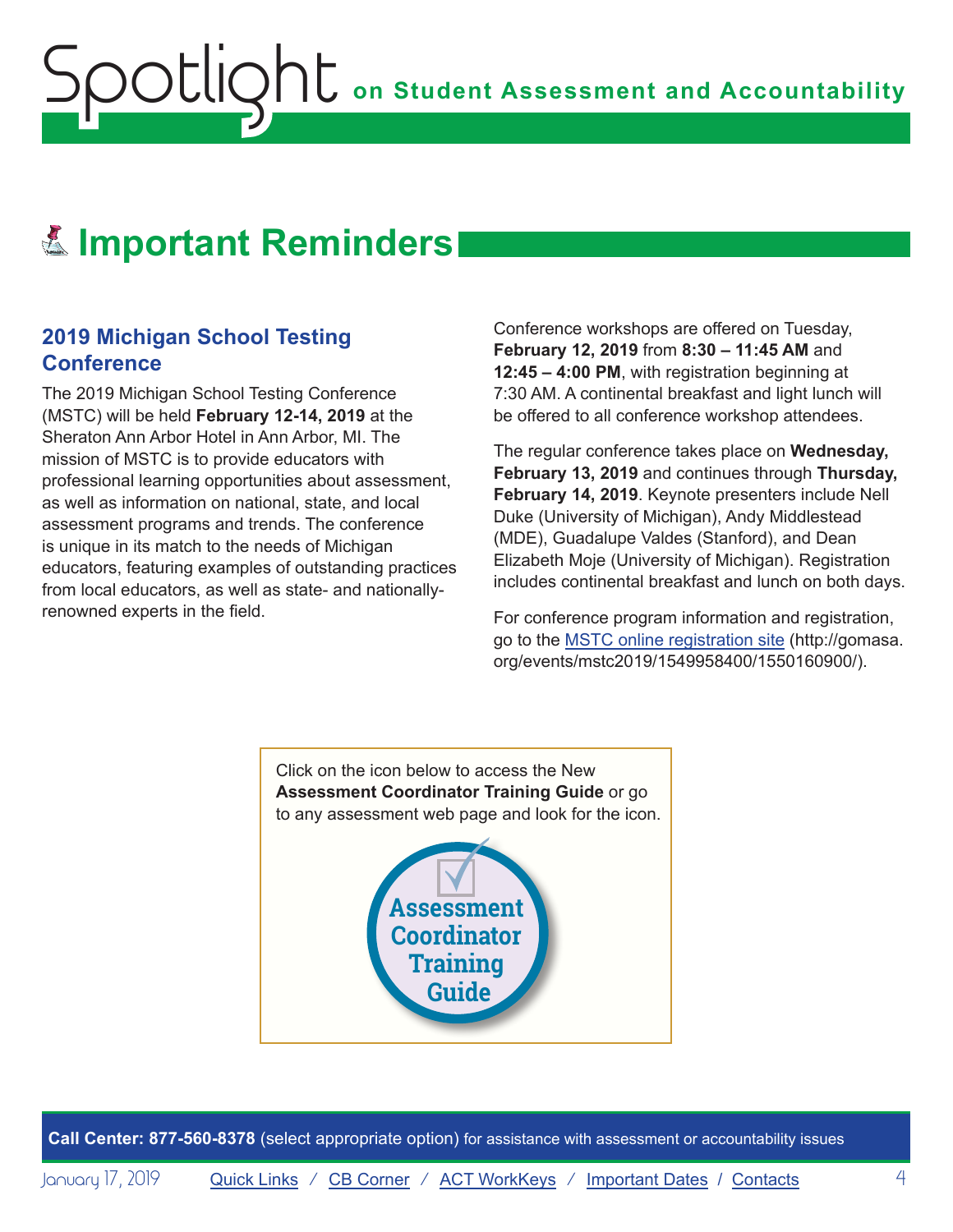## <span id="page-4-1"></span><span id="page-4-0"></span>College Board Corner

 *Information on SAT*™*, PSAT 8/9*™*, and PSAT10*™ *provided by the College Board*

## **Questions about Spring PSAT 8/9, PSAT 10, or SAT?**

- call the Michigan Educator Hotline: 866-870-3127 (select Option 1)
- email [michiganadministratorsupport@](mailto:michiganadministratorsupport%40collegeboard.org?subject=) [collegeboard.org](mailto:michiganadministratorsupport%40collegeboard.org?subject=)

## **Pre-ID Window Open**

Test materials and Pre-ID labels for the SAT with Essay, PSAT 10, and PSAT 8/9 will be based on the number of students pre-identified in the OEAA Secure Site by **February 13, 2019 at 5:00 PM**. For information on the Pre-ID process, refer to the [December 13, 2018 Spotlight Newsletter](https://www.michigan.gov/documents/mde/Spotlight_12-13-18_640839_7.pdf) (www. michigan.gov/mde-spotlight).

## **State-Allowed Accommodations Window Open**

Requests for state-allowed accommodations (recommended for 8th graders) can now be entered in the Services for Students with Disabilities (SSD) online system. Once logged into [SSD Online](https://www.collegeboard.org/students-with-disabilities/ssd-online) (https://www.collegeboard. org/students-with-disabilities/ssd-online), SSD coordinators should click the link that says, "Go to State-Allowed Accommodations Dashboard" and enter student information. Requests will be approved automatically, and no documentation will be required. The deadline for entering requests is **February 19, 2019**.

## **Coordinator Planning Kits**

Coordinator planning kits will be shipped starting **the week of February 18, 2019**. The kits contain a sample set of Michigan testing manuals and sample forms for early review by the test coordinator. The full set of testing manuals to support your school will arrive the week of March 18, 2019. There are separate kits for PSAT 8/9, for PSAT 10, and SAT with Essay. If your school is administering PSAT 8/9 to both grade 8 and grade 9, you will receive one kit for each grade, although the contents will be the same.

If a school was automatically established and requested to be unestablished, it is likely the school will still receive a coordinator planning kit for the applicable assessments. If you do not plan to test, simply disregard the materials.

## **English Learners Extended Time**

• Good news! The window to request 50% extended time for English learners is **now open**. SSD coordinators will now see a link on their SSD Dashboard that says, "Go to English Learner Supports Dashboard". Once this link is selected, enter student demographic information and submit for automatic approval.

## **Coming Soon**

• PDFs of testing manuals and translated test directions will be available to download in February.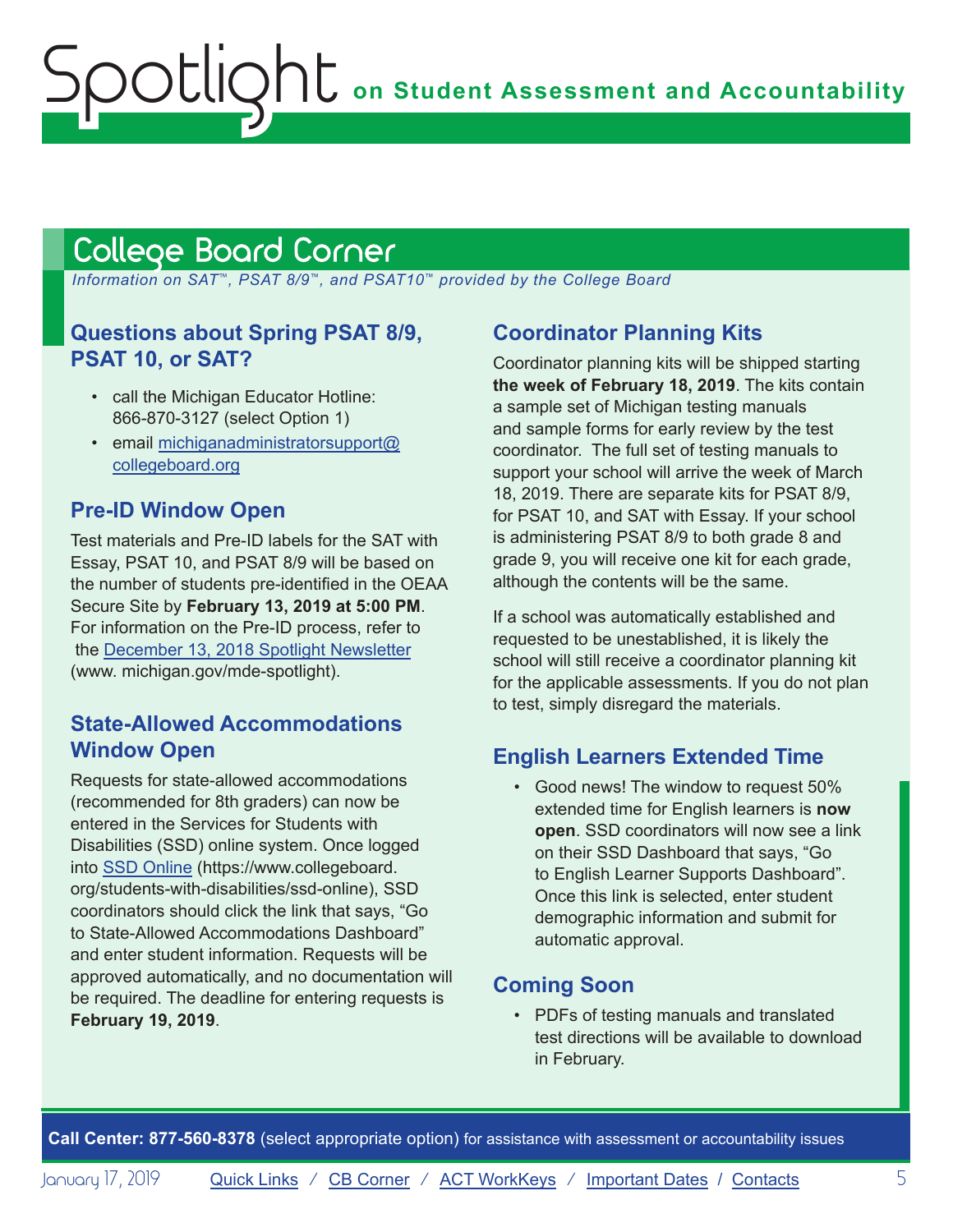<span id="page-5-1"></span><span id="page-5-0"></span>**ACT** 

Information on ACT WorkKeys<sup>®</sup> provided by the ACT<sup>®</sup>.

### **Order ACT WorkKeys Materials and Pre-identify Students**

The window to order ACT WorkKeys standard time and accommodations materials and to submit student data for Pre-ID barcode labels for the initial test dates (April 10 - 23, 2019) is **January 7 – February 13, 2019, 5:00 PM**, using the [OEAA](http://www.michigan.gov/oeaa-secure)  [Secure Site](http://www.michigan.gov/oeaa-secure) (www. michigan.gov/oeaa-secure).

Refer to the **Pre-Identification** and **Initial Materials Ordering** articles in the [December 13,](https://www.michigan.gov/documents/mde/Spotlight_12-13-18_640839_7.pdf)  [2018 Spotlight Newsletter](https://www.michigan.gov/documents/mde/Spotlight_12-13-18_640839_7.pdf) (www.michigan.gov/ mde-spotlight) for complete information.

#### **ACT WorkKeys Q&A Sessions**

ACT will be hosting two optional Workkeys Question and Answer webinar sessions in preparation for the April test administration. For complete information and registration links, please refer to the [January 10, 2019 Spotlight Newsletter](https://www.michigan.gov/documents/mde/January_10_2019_Spotlight_643325_7.pdf) (www.michigan.gov/mde-spotlight).

#### **ACT WorkKeys Training Packets**

Training packets will be shipped to participating schools the **week of January 21, 2019**. The packet will contain copies of the answer documents, manuals, and other administration materials, so that test coordinators may familiarize themselves with policies and procedures. Additional copies of these materials will be sent in your initial shipment of test materials in March.

Training packets will be sent to the mailing address of the WorkKeys Test Coordinator listed in the [Educational Entity Master \(EEM\)](www.michigan.gov/EEM) (www. michigan.gov/eem), not to the building address. For additional information on updating the EEM, refer to the **Updating Entity and Contacts in the Educational Entity Master (EEM)** section of the [September 6, 2018 Spotlight Newsletter](https://www.michigan.gov/documents/mde/Spotlight_9-6-18_631964_7.pdf) (www. michigan.gov/mde-spotlight).

For all upcoming events and deadlines, be sure to reference the following documents:

- [ACT WorkKeys Schedule of Events,](http://www.act.org/content/dam/act/unsecured/documents/ScheduleofEventsWorkKeys-MI.pdf) posted on the [ACT state testing website](http://www.act.org/content/act/en/products-and-services/state-and-district-solutions/michigan.html) (http://www. act.org/content/act/en/products-and-services/ state-and-district-solutions/michigan.html) under **WorkKeys on Paper**
- [MME and PSAT List of Important Dates,](https://www.michigan.gov/documents/mde/MME_List_of_Important_Dates_634790_7.pdf) found on the [MME web page](www.michigan.gov/mme) (www.michigan.gov/ mme) under **General Information**.

#### **Contacting ACT**

If you have questions, you may:

- 1. contact ACT via the [Contact Us web page](http://www.act.org/aap/state/contact.html) [\(www.act.org/aap/state/contact.html\)](www.act.org/aap/state/contact.html)
- 2. call ACT: 800-553-6244, 9:30 AM 6:00 PM ET
	- standard time: ext. 2800
	- accommodations: ext. 1788
- 3. email accommodations questions to [ACTStateAccoms@act.org](mailto:ACTStateAccoms%40act.org?subject=)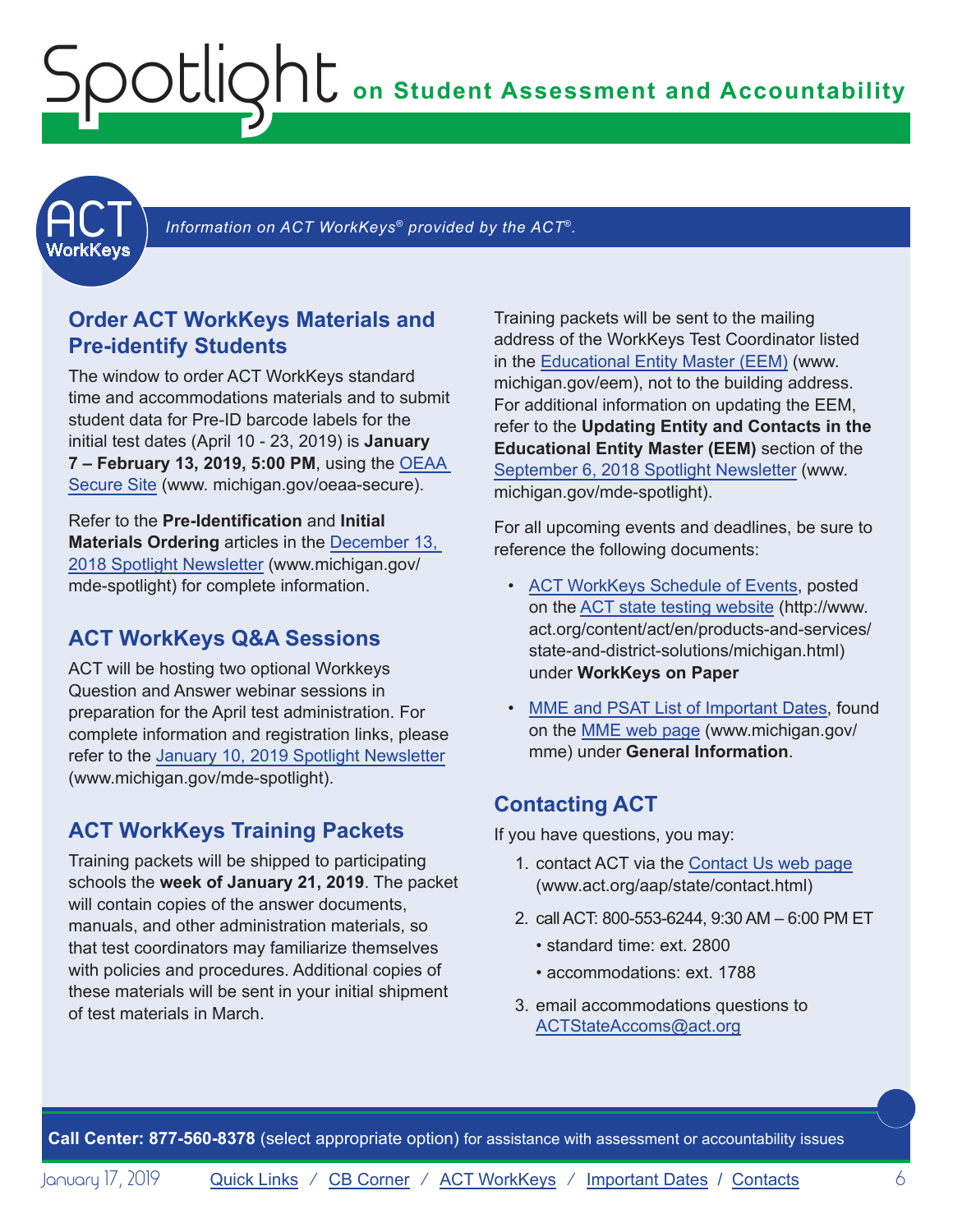## <span id="page-6-1"></span><span id="page-6-0"></span>**Important Dates**

## **January 2019**

### **Early Literacy and Mathematics, M-STEP, and MI-Access**

#### **Now – January 31, 2019**

• Winter 2019 Pre-ID window for the **Early Literacy and Mathematics Benchmark Assessments** and **M-STEP Passage-based Writing Field Test**

#### **Now – February 1, 2109:**

• **Early Literacy and Mathematics Benchmark Assessments** and **M-STEP Passage-based Writing Field Test** – Test Administration Windows

#### **Now – February 25, 2019:**

• Pre-ID and Online Test Sessions in the OEAA Secure Site for **M-STEP** and **MI-Access**

#### **Now – March 7, 2019:**

• Alternate INSIGHT Availability requests for schools with regular instructional hours after 4:00 PM that plan to schedule **M-STEP** or **MI-Access** test sessions to extend beyond 4:00 PM. [Submit request](https://baameap.wufoo.com/forms/alternate-insight-availability-request-zsjan7c1lla3h2/) (https://baameap.wufoo. com/forms/alternate-insight-availability-requestzsjan7c1lla3h2/).

#### **Now – May 24, 2019:**

• Off-Site Test Administration request window for individual students, such as homebound or students expelled with services, for **M-STEP, MI-Access, and Early Literacy and Mathematics Benchmark Assessments**

### **WIDA**

#### **Now – January 25, 2019:**

• Window for **WIDA** Test Exceptions and False EL **Applications** 

#### **Now – March 22, 2019:**

• Off-Site Test Administration request window for individual students, such as homebound or students expelled with services, for **WIDA**

#### **Now – March 22, 2019:**

• Window for Test Setup in **WIDA** AMS

#### **Tuesday, January 29, 2019:**

• **WIDA** test materials arrive in districts

## **M-STEP, SAT, PSAT, ACT WorkKeys, and MI-Access**

#### **Now – February 13, 2019:**

• Pre-ID for barcode labels and Materials Order window for **M-STEP**, **SAT**, **PSAT**, **ACT WorkKeys**, and **MI-Access**

## **SAT and PSAT**

#### **Now – February 19, 2019:**

• Window to apply for state-allowed accommodations for **SAT with Essay**, **PSAT 10**, **PSAT 8/9**

#### **January 25, 2019 – February 19, 2019:**

• Window to identify English Learners for 50% extended time for **SAT with Essay**, **PSAT 10**, and **PSAT 8/9**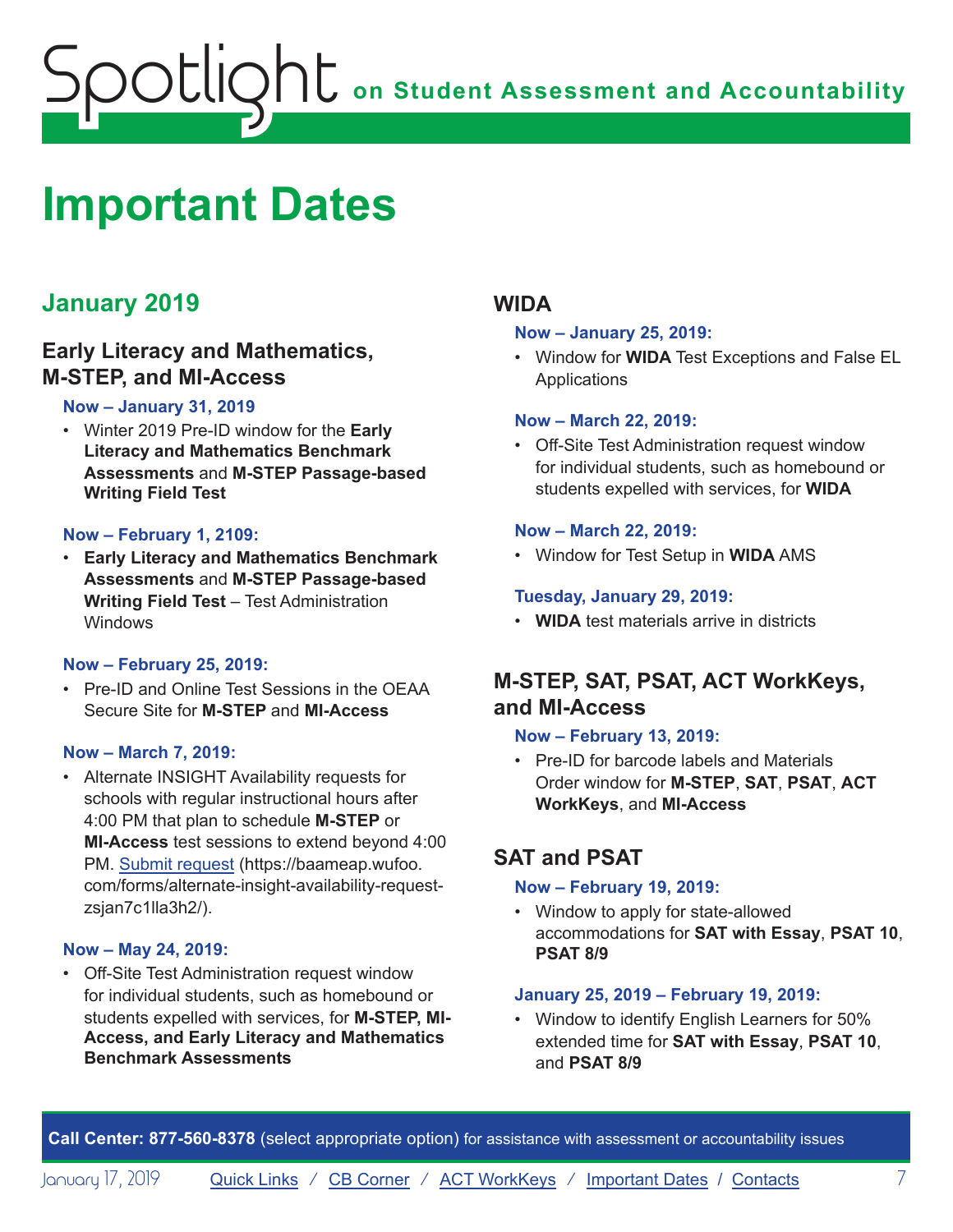## **ACT WorkKeys**

#### **Now – April 19, 2019:**

• Off-Site Test Administration request window for individual students, such as homebound or students expelled with services, for **ACT WorkKeys**

#### **January 22 – January 25, 2019:**

• Receive ACT WorkKeys training packet

## **February 2019**

### **Early Literacy and Mathematics**

#### **February 4 – February 25, 2019:**

• Pre-ID and Online Test Sessions in the OEAA Secure Site for **Spring Early Literacy and Mathematics Benchmark Assessments**

#### **WIDA**

#### **February 4 – March 22, 2019:**

• **WIDA ACCESS for ELLs and WIDA Alternate ACCESS for ELLs** Test Administration Window

## **ACT WorkKeys**

#### **Tuesday, February 5, 2019, 10:00–11:00 AM:**

• **ACT WorkKeys Q&A Session –** [Register](https://event.on24.com/wcc/r/1865112/04230801349FDEAB24CD65D4FB2104BD) (https://event.on24.com/wcc/r/1865112/04230801 349FDEAB24CD65D4FB2104BD)

## **SAT and PSAT**

#### **February 19, 2019:**

• Deadline to apply for College Boardapproved accommodations and state-allowed accommodations for **SAT with Essay**, **PSAT 10**, and **PSAT 8/9**

## **March 2019**

## **ACT WorkKeys**

#### **Tuesday, March 19, 2019, 3:30–4:30 PM:**

• **ACT WorkKeys Q&A Session –** [Register](https://event.on24.com/wcc/r/1865113/9AB75EE59E7C30D14F6B8B094D9374CF) (https://event.on24.com/wcc/r/1865113/9AB75EE 59E7C30D14F6B8B094D9374CF)